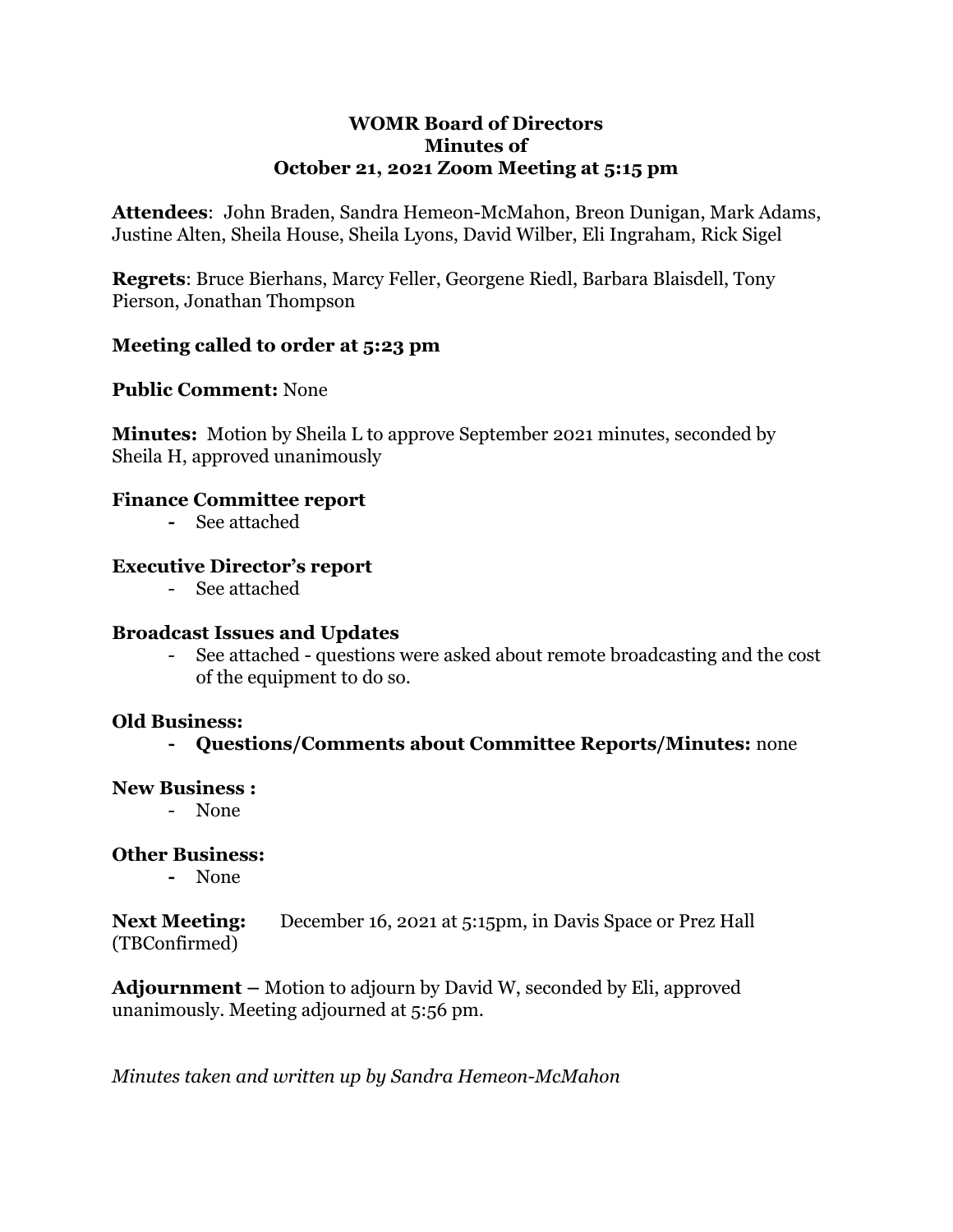## **Financial Report for 21 October 2021**

First, apologies that the Finance Committee didn't meet since the last Board meeting. Life got in the way! That means the year-end variance analysis and recommendations on the use of reserves are a little delayed. We will meet in November and complete our tasks! I will share annual meeting comments with you by Mid-November.

However, our Finances continue to look very good:

After transferring \$79,000 to reserves, we started the new fiscal year on October 1st with \$50,000 in checking. This will facilitate simple budget analysis; more than \$50,000 in checking we are doing well against budget, less than 50,000 we are underperforming.

As of today we have \$48,281 in checking. Since it is only three weeks into the budget year, no worries yet.

As of today - October 21, 2021 - we have \$289,594 in reserves. Expect some recommendations about use of these funds after the next Finance Committee meeting when we will discuss mortgage pay-down strategy, CD investment strategy etc.

Finally, sorry if I can't be on call today. I am wandering around the largest state park in Oregon - Silver Falls - surrounded by waterfalls but limited internet and wireless! Please send any questions/observations to me.

Cheers, T for Tony and Treasurer.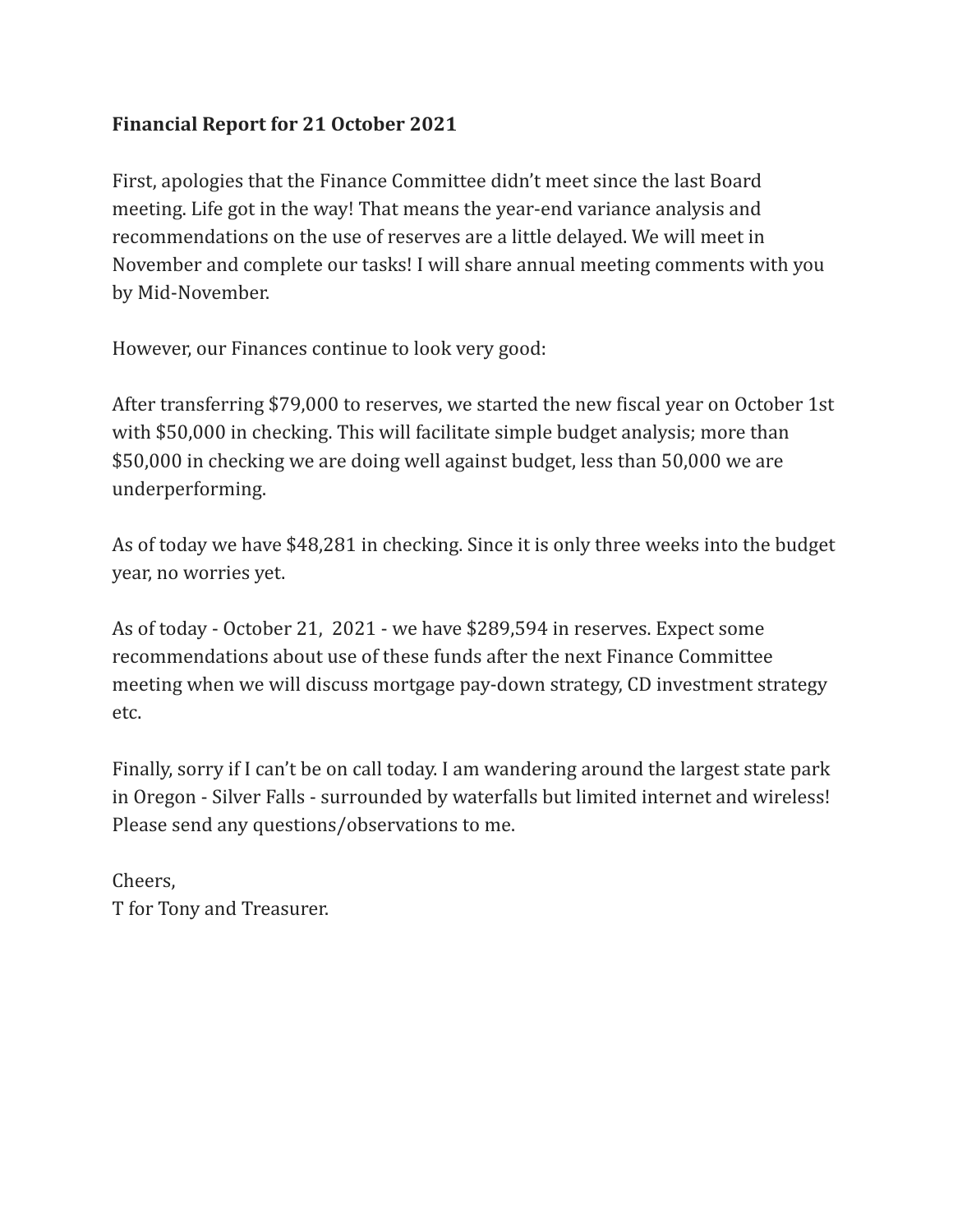# **Report of the Executive Director Meeting of the Board of Directors WOMR/WFMR Thursday, October 21, 2021**

## **Fall Pledge Drive Starts on Nov 5:**

The direct appeal letter will go out on Friday, Monday at the latest. We have already raised \$30,000 through early renewals.

## **Community Advisory Board Meeting:**

The CAB will meet this Saturday on Zoom at 11:00 am. The committee meets twice annually, typically in March and October. These meetings are required for funding from the Corporation for Public Broadcasting. Board members are welcome to attend if they wish.

## **Strategic Plan for Programming:**

We have some movement on the last item from our current strategic plan: programming. We have assembled a small group of DJs, board members who are also listeners and staffers. I have been meeting for a couple of months with the facilitator and the small group will be meeting with her on October 28th.

## **Annual Meeting:**

The Annual Meeting will be held on Zoom on November 2oth at 11:00 am. We will be introducing an amendment to the bylaws which will expand our options for where the meeting can be held. In addition, We have two incumbents running for their seats and three folks running for vacant seats: Janice Murphy, Sarah Burrill and Indira Ganesan. Fred Boak will be running for the remainder of Jonathan Thomson's term (2 years) who stepped down on September 25th. Rick Sigel and Bruce Bierhans term off after this meeting.

## **Building Projects:**

The door replacement contractors are expected to be here any day now. It's my hope that they can repair the roof while they are here.

The electricians have not yet hooked up our electricity at the Orleans transmitter site but I have been in contact with them weekly for that and a short list of other electrical issues. Our issues with the fire suppression system have been solved.

## **License Renewal:**

We are beginning the process of renewing our broadcasting license for the coming eight years.

**~** Submitted October 20, 2021 - John Braden, Executive Director